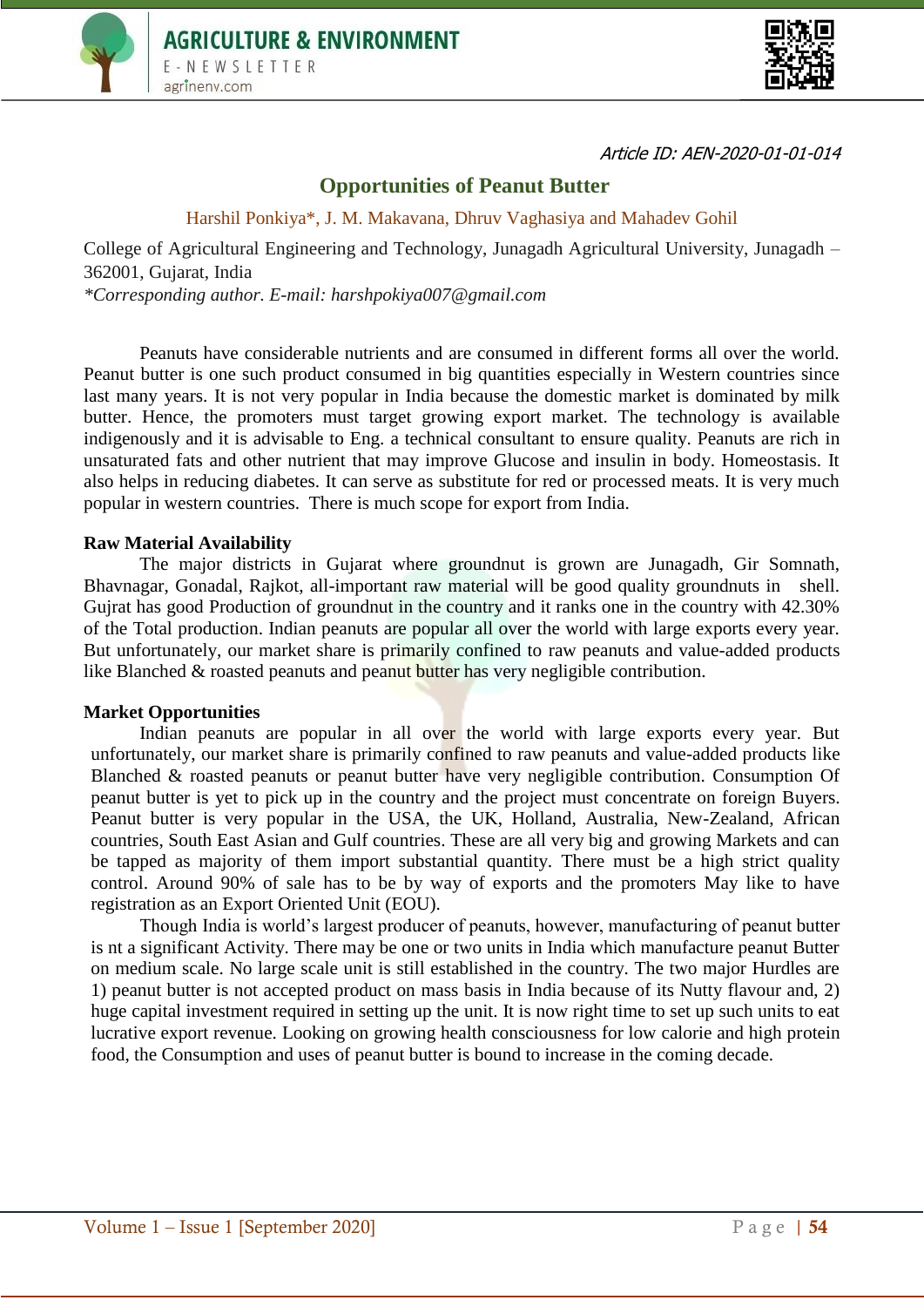







## **Application**

Peanut butter is an ideal substitute for milk butter. It is a low calorie, high protein product. Compared to milk butter, its price is very competitive. It has not yet popular in our country and is rare used by individual consumers. Peanut butter is most commonly used in sandwiches. It is widely used in Bakeries and confectioneries. Other uses are in cookies, cakes, salad Dressing, cupcakes, stuffed celery, , biscuits, soup, peanut butter rolls, Brownies, vegetable sauces, corn bread, meat loaf, boiled custard, sweet potatoes etc. It is also used in chocolates and in ice-cream. It is also used as table butter in USA and other Western countries as being low in calories compared to butter milk.

#### **Critical factors for success and achieving better quality**

Quality and variety of whole peanuts play important role in producing peanut butter of optimization of superior quality. Proportion and quality of other ingredients added in the peanut butter also contribute Making butter for better aroma and taste. Operations such as blanching, roasting and high- pressure pressing of **peanuts** have predominant effects on producing a peanut butter of better consistency ad good quality. Produce peanut butter strictly confirming to the standards as per international specifications and consumer demand. Selection of equipment's and technology play key role in overall success of the project.

It is possible to buy raw peanuts instead of shelled peanuts or peanut pods like below flow chart.